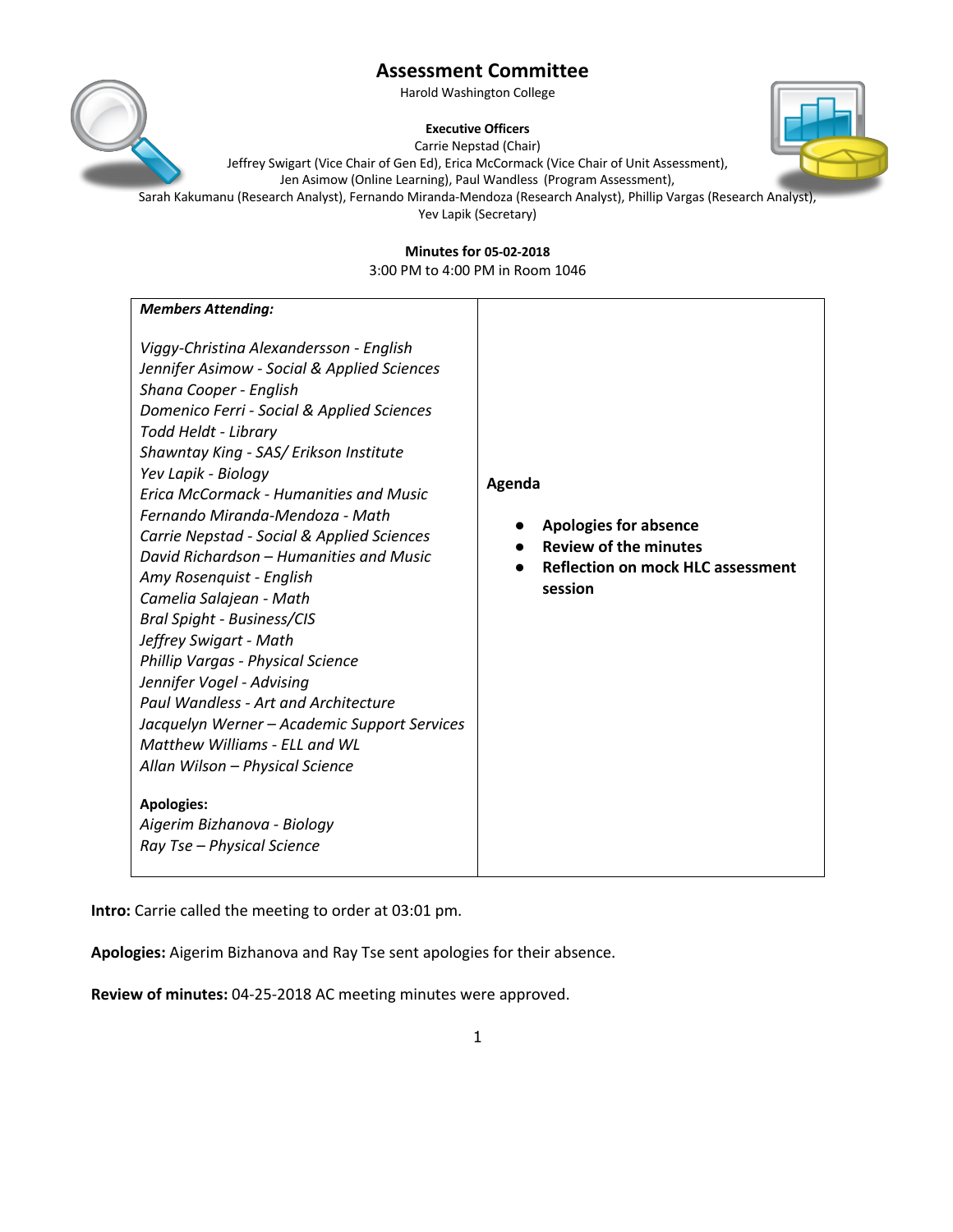#### **Reflection on mock HLC assessment session**

The mock HLC session on assessment received glowing reviews from the mock accreditors who used the term "exalt" and the phrase "highlight of the HWC visit" to describe it. They commented on the strong facultydriven assessment culture and assessment-driven decision-making process at HWC.

The HWC AC members present at the session praised Carrie for her in-depth answers and her preparedness for the meeting. It's been suggested that in the future more questions can be delegated to other execs to present more balanced participation.

The questions regarding co-curricular assessment and program-level assessment came up during the mock session. It's been reiterated that co-curricular assessment is currently outside the scope of the HWCAC charge. Also, the current view of the committee is that the presently existing HWCAC position of Program-Level Coordinator will be transformed into the position of Co-Curricular Coordinator. The Co-Curricular Coordinator will serve in advising role to specific HWC co-curricular departments (e.g., tutoring, advising, etc.) to design and drive their own assessment. Because HWCAC considers a program to be a unit of assessment, UL-AL will serve as a source of information and advice for the program-level assessments (if any) at their specific departments.

AC members who attended other mock sessions informed the committee that the topic of assessment came up at several other mock sessions, which indicates a need for the HWCAC members to be present at a variety of HLC sessions to ensure accurate answers. It's been noted that faculty needs to have a better understanding of assessment of student learning and to clearly distinguish it from course metrics (e.g., retention rates).

- A possibility of a HLC prep session on assessment during August 2018 FDW has been discussed.
- In early Fall 2018 (perhaps at the first department meetings of the semester) UL-AL should remind their faculty the key assessment-related things to keep in mind for the HLC visit.

Jen stated that there are many right answers on how to design and conduct assessment processes at any institution (and the HLC is not expecting us to answer in one particular way). What we have works for us. For example, the fact that each UL-AL has the freedom to explore assessment targets within the range of their pedagogical and departmental interests and choose how to assess them reinforces the faculty-driven nature of assessment at our institution.

#### **Other:**

This is the last HWCAC meeting of the Spring 2018 semester. The new AC charge will be available for edits until 11:59 pm Sun., May 6. The HWCAC members voted unanimously to allow the HWCAC execs to approve the charge during their last meeting of the semester (Wed., May 9, 2018).

#### **Adjournment and Approval of These Minutes:** The meeting adjourned at 4:02 pm.

These minutes were approved by Jen A. and seconded by Carrie.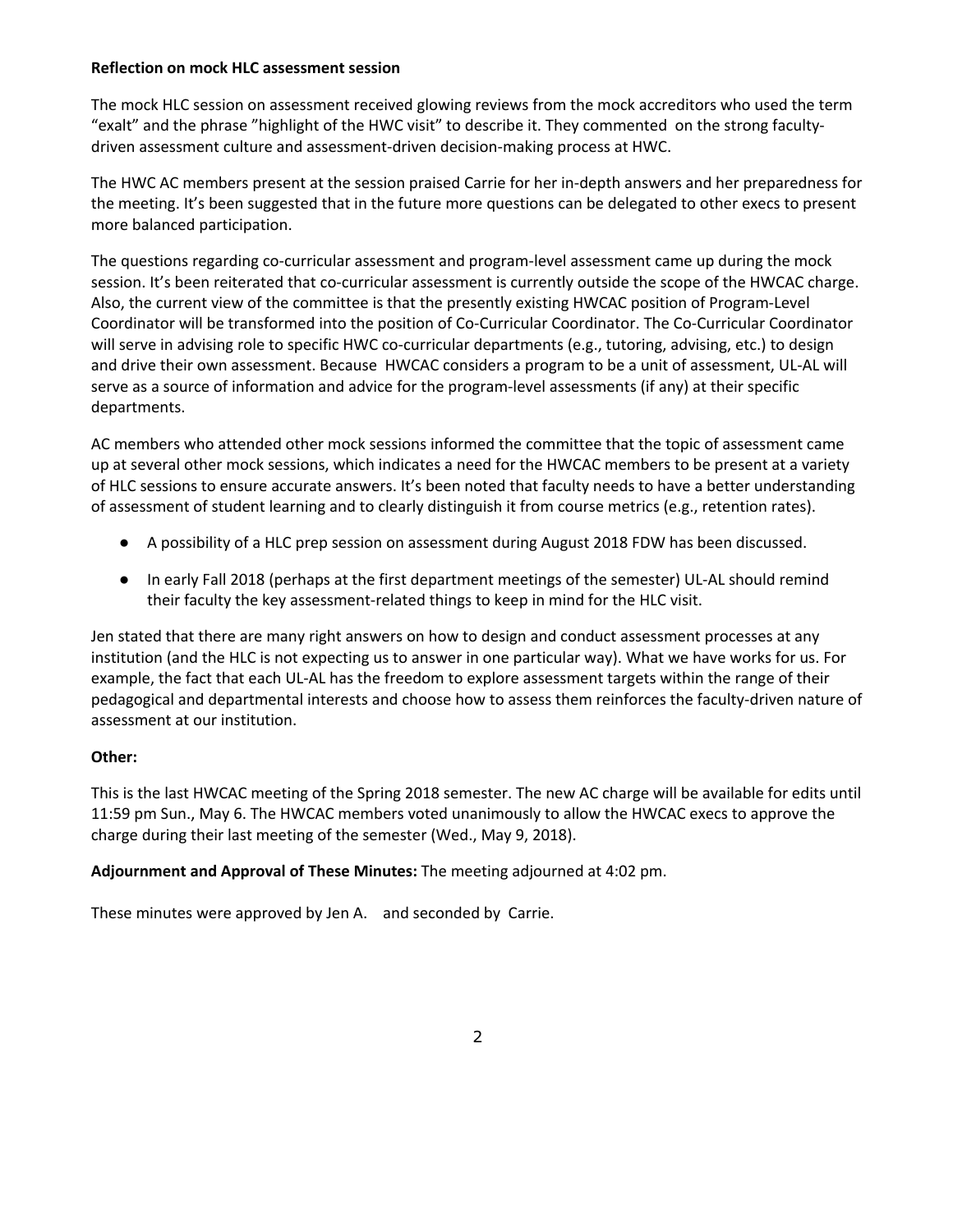Harold Washington College

**Executive Officers**



Carrie Nepstad (Chair) Jeffrey Swigart (Vice Chair of Gen Ed), Erica McCormack (Vice Chair of Unit Assessment), Jen Asimow (Online Learning), Paul Wandless (Program Assessment), Sarah Kakumanu (Research Analyst), Fernando Miranda-Mendoza (Research Analyst), Phillip Vargas (Research Analyst),

Yev Lapik (Secretary)

**Minutes for 01/24/2018** (Approved) 3:00 PM to 4:00 PM in Room 1046

| <b>Members Attending:</b>                                                                                                                                                                                                                                                                                                                                                                                                                                                                                                                                                                                                                                                                                                                                                                                                                                  |                                                                                                                                                                           |
|------------------------------------------------------------------------------------------------------------------------------------------------------------------------------------------------------------------------------------------------------------------------------------------------------------------------------------------------------------------------------------------------------------------------------------------------------------------------------------------------------------------------------------------------------------------------------------------------------------------------------------------------------------------------------------------------------------------------------------------------------------------------------------------------------------------------------------------------------------|---------------------------------------------------------------------------------------------------------------------------------------------------------------------------|
| Jen Asimow - Social & Applied Sciences<br>Aigerim Bizhanova - Biology<br>Todd Heldt - Library<br>Domenico Ferri - Social & Applied Sciences<br>Katelin Karlin - Library<br>Shawntay King - Soc & Ap Sciences/Erikson Institute<br>Yev Lapik - Biology<br>Erica McCormack - Humanities and Music<br>Fernando Miranda-Mendoza - Math<br>Carrie Nepstad - Social & Applied Sciences<br>David Richardson - Humanities<br>Amy Rosenquist - English<br>Camelia Salajean - Math<br>Bara Sarraj - Biology<br><b>Bral Spight - Business</b><br>Jeff Swigart - Math<br>Ray Tse - Physical Science<br>Loretta Visomirskis - English<br>Jennifer Vogel - Advising<br>Paul Wandless - Art & Architecture<br>Jacquelyn Werner - Academic Support Services<br>Matthew Williams - WL ELL<br>Allan Wilson - Physical Science<br>Apologies from: Phil Vargas, Sarah Kakumanu | Agenda:<br>1. Agenda<br>2. Apologies<br>3. Introductions<br>4. Reflection on the TLC Lite day<br>5. Review of the working calendar<br>6. Subcommittees<br>7. New business |

# **Intro:**

Carrie called the meeting to order at 3:04pm.

## **Apologies:**

Phil Vargas and Sarah Kakumanu sent apologies for their absence.

#### **Introductions:**

Attending members introduced themselves and stated their roles on the AC.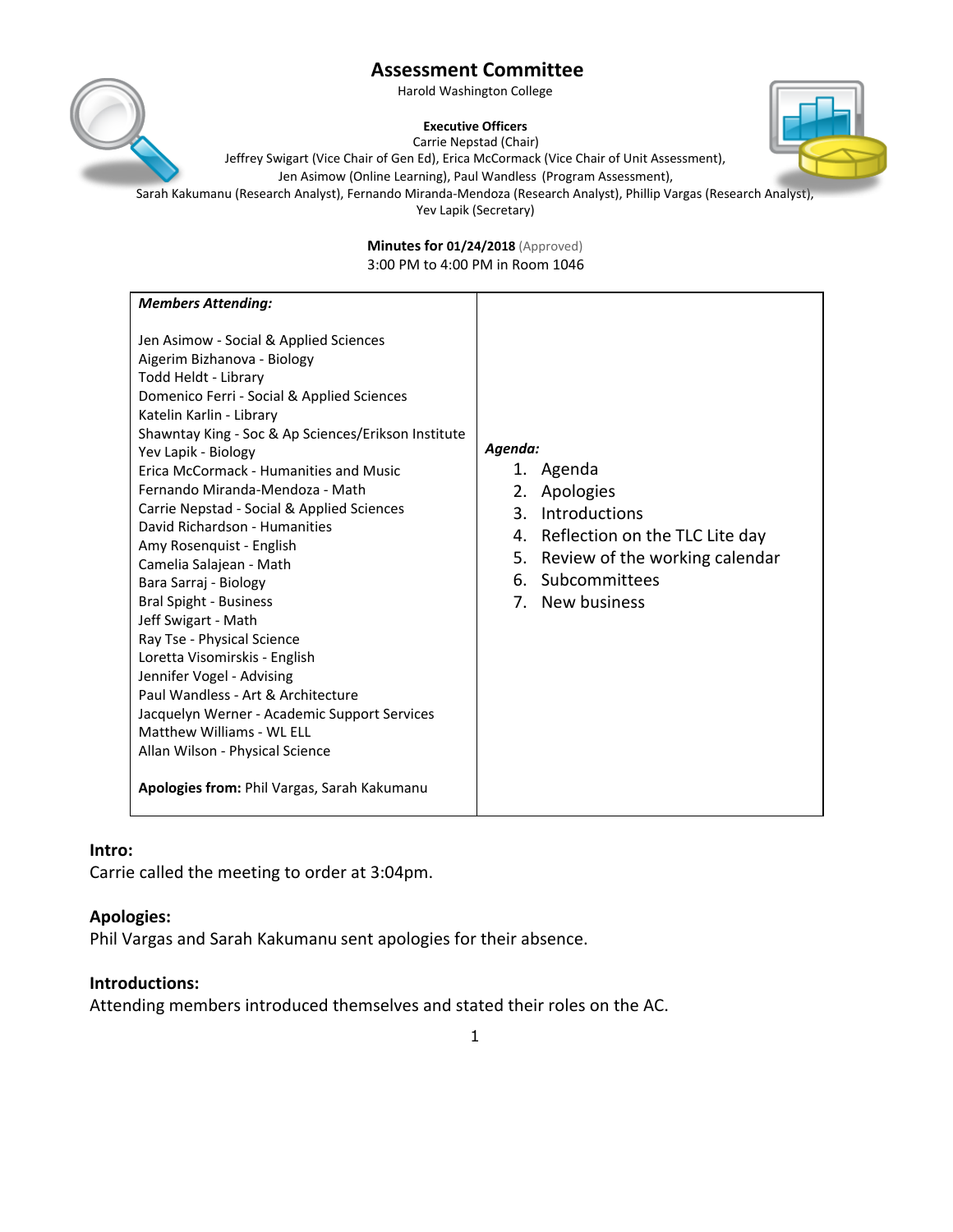## **Reflection on the TLC Lite day:**

Lessons learned:

- Keep having AC members assisting and guiding general faculty discussions.
- Request the event time to be towards the beginning of the week rather than the end (to ensure better faculty participation)
- Keep the event shorter, do not span a lunch break.
- Request a new coffee machine!

# **Review of the working calendar:**

- [https://docs.google.com/document/d/15V15h3JY2Tn4M44ioQtwdUG-ADNg6H0dEKn2XK4it6](https://docs.google.com/document/d/15V15h3JY2Tn4M44ioQtwdUG-ADNg6H0dEKn2XK4it6M/edit?usp=sharing) [M/edit?usp=sharing](https://docs.google.com/document/d/15V15h3JY2Tn4M44ioQtwdUG-ADNg6H0dEKn2XK4it6M/edit?usp=sharing)
- Erica has already distributed the calendar for the Unit-Level liaisons to work with and to fill out.
- Carrie requested the AC members to review the AC charge this week to revise it early this semester.

## **Subcommittees sign up:**

**Document Review (editors):** Paul, Dave, Katelin, Matthew, Yev

| Communication:                | Jen, Erica, Jennifer, Bara, Jackie, Jeffrey, Shawntay                  |
|-------------------------------|------------------------------------------------------------------------|
| <b>Civic Engagement:</b>      | Amy, Domenico, Todd, Jeffrey, Jackie                                   |
| <b>QR Assessment Grading:</b> | Allan, Amy, Erica, Loretta, Camelia, Fernando, Ray, Aigerim, Bral, Yev |

## **New / Other business:**

Jen attended the visionary group at the D2L Day at MX and informed the participants and company representatives about the need for assessment capabilities within the new LMS. The request was well-received. D2L is expected to have better assessment capabilities than Bb.

Carrie shared her experience about presenting at the Adjunct Orientation and noted that talking to adjuncts about assessment requires new approaches.

# **Adjournment and Approval of These Minutes:** The

meeting adjourned at 4:03pm.

These minutes were approved by Loretta Visomirskis and seconded by Domenico Ferri.

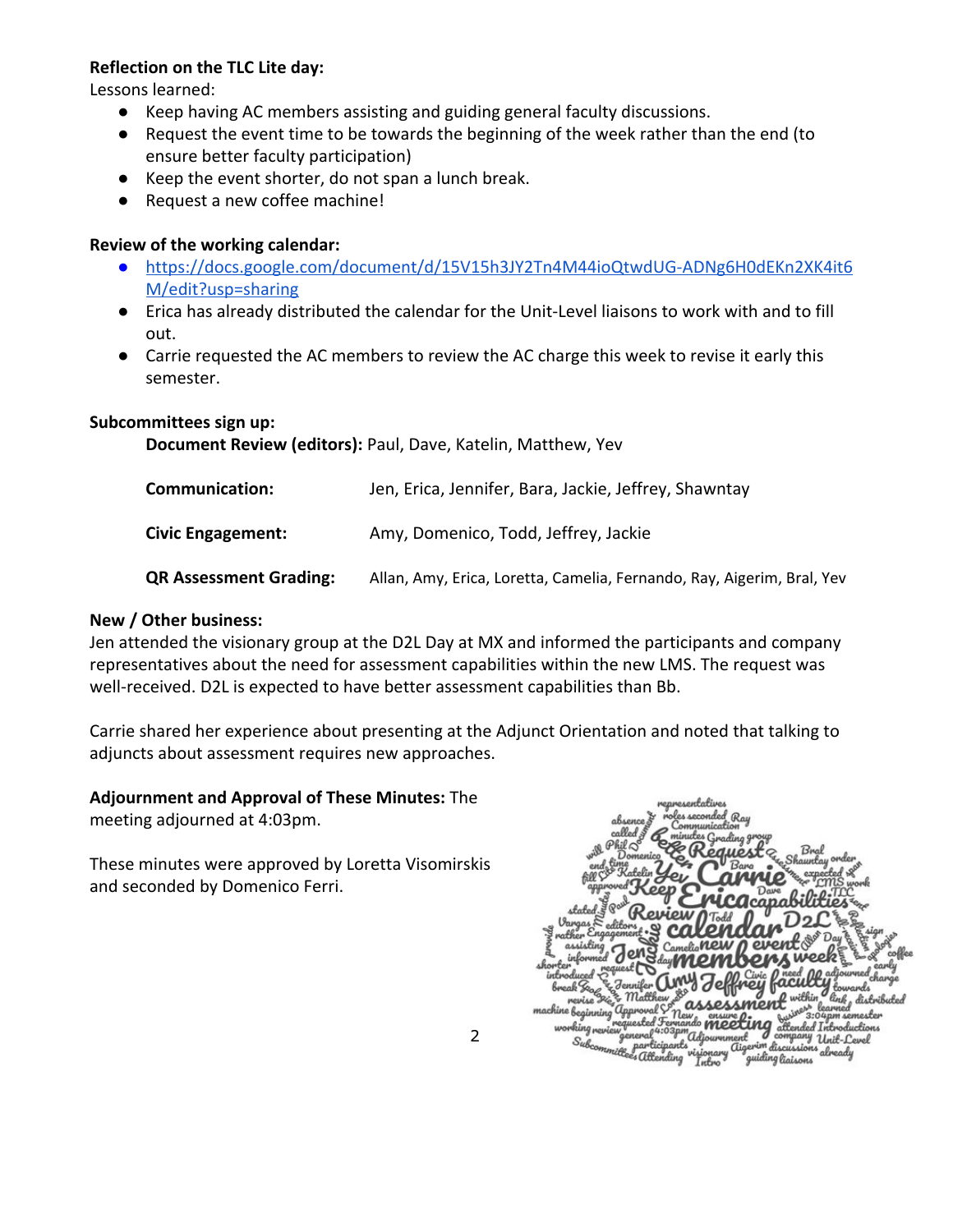Harold Washington College

**Executive Officers**



Carrie Nepstad (Chair) Jeffrey Swigart (Vice Chair of Gen Ed), Erica McCormack (Vice Chair of Unit Assessment), Jen Asimow (Online Learning), Paul Wandless (Program Assessment), Sarah Kakumanu (Research Analyst), Fernando Miranda-Mendoza (Research Analyst), Phillip Vargas (Research Analyst),

Yev Lapik (Secretary)

**Minutes for 01/31/2018**

3:00 PM to 4:00 PM in Room 1046

| <b>Members Attending:</b>                                                                                                                                                                                                                                                                                                                                                                                                                                                                                                                                                                                                                                                                                      |                                                                                                                                             |
|----------------------------------------------------------------------------------------------------------------------------------------------------------------------------------------------------------------------------------------------------------------------------------------------------------------------------------------------------------------------------------------------------------------------------------------------------------------------------------------------------------------------------------------------------------------------------------------------------------------------------------------------------------------------------------------------------------------|---------------------------------------------------------------------------------------------------------------------------------------------|
| Jen Asimow - Social & Applied Sciences<br>Aigerim Bizhanova - Biology<br>Domenico Ferri - Social & Applied Sciences<br>Todd Heldt - Library<br>Katelin Karlin - Library<br>Yev Lapik - Biology<br>Fernando Miranda-Mendoza - Math<br>David Richardson - Humanities<br>Amy Rosenquist - English<br>Camelia Salajean - Math<br><b>Bral Spight - Business</b><br>Jeff Swigart - Math<br>Ray Tse - Physical Science<br>Phil Vargas - Physical Science<br>Loretta Visomirskis - English<br>Jennifer Vogel - Advising<br>Jacquelyn Werner - Academic Support Services<br>Matthew Williams - WL FLL<br>Allan Wilson - Physical Science<br><b>Apologies from: Paul Wandless, Erica McCormack</b><br>and Carrie Nepstad | Agenda:<br>1. Apologies for absence<br>2. Review of minutes<br>3. Presentation of sabbatical project<br>4. Updates<br>5. Sub-committee work |

#### **Intro:**

Jeff called the meeting to order at 3:04pm.

## **Apologies:**

Paul Wandless, Erica McCormack and Carrie Nepstad sent apologies for their absence.

## **Review of minutes,**

01-24-18 AC meeting minutes are approved.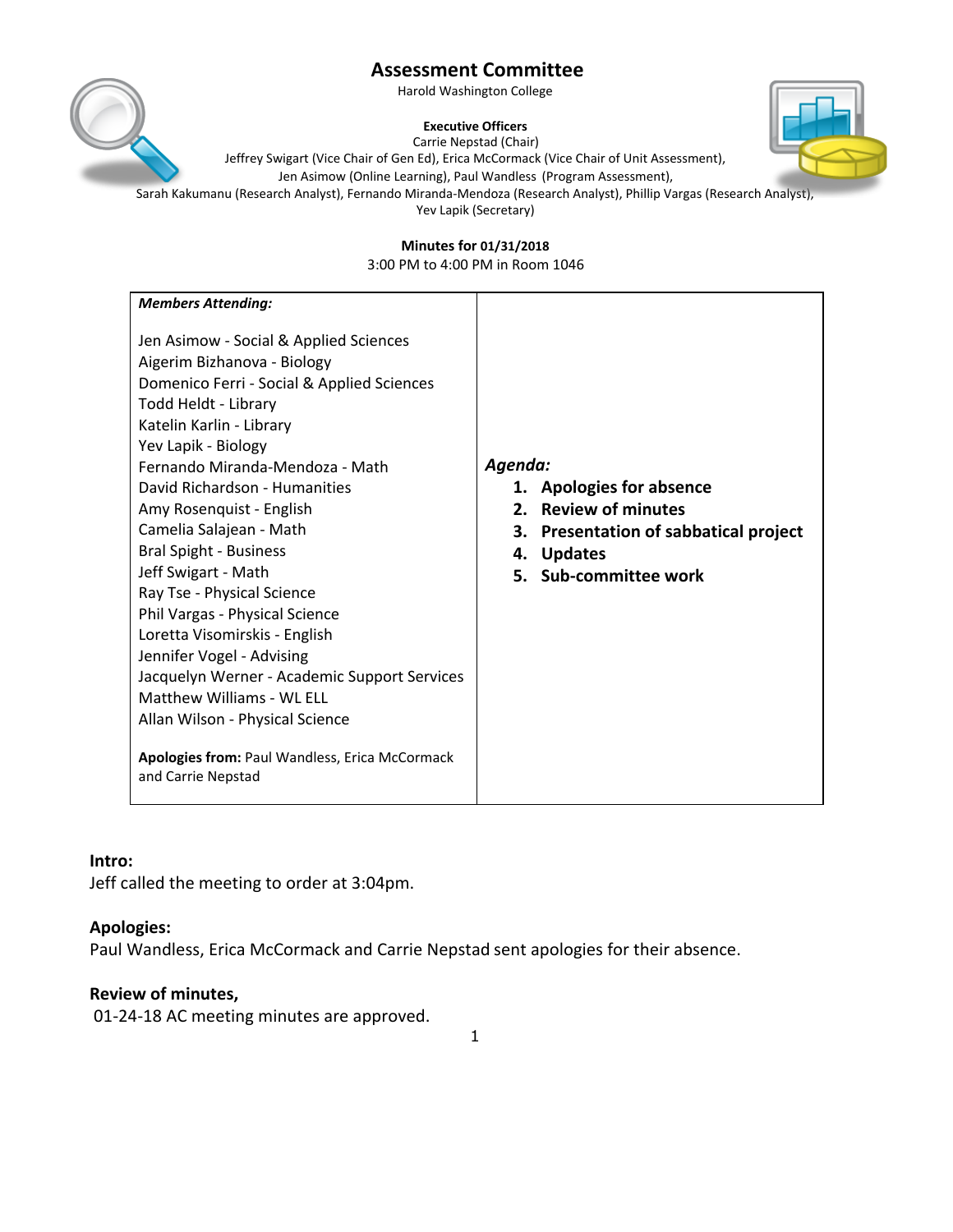## **Presentation of sabbatical project**

Yev presented an overview of her assessment project report about a multi-section assessment strategy and assessment tools for the Biology 121 class.

## **Updates**

- $\triangleright$  Online Learning (Jen):
	- The assessment of online Child Development courses is complete. The data has come in and Jen is ready to write the report.
	- The data analysis for the online English 102 assessment pilot will be ready at the end of the week.
- $\triangleright$  Phil reported that he, Carrie and Jen will be speaking at the Illinois Community College Assessment Fair on February 23rd in Joliet. They will be presenting the online learning survey from the college and from the Child Development program.

## **Sub-committee work:**

## **Document Review** (Dave, Katelin, Matthew, Yev)

Discussed the purpose of the charge and what the charge should be. Will review the first paragraph of the charge for the next sub-committee meeting.

#### **Communications** (Jen, Jennifer, Phil)

Discussion focused on the Informational Literacy and Natural Sciences assessments (the report copies will be brought to the next sub-committee meeting by Phil and Jen, respectively). The need for development of interdisciplinary assessment data language and extrapolation of discipline-specific results to other programs and general teaching & learning have been discussed.

## **Civic Engagement** (Amy, Domenico, Todd, Jackie)

Concentrated on the sub-committees' Spring 2018 goal of reviewing and refining the SLOs. The list of the SLOs will be sent out electronically to all sub-committee members to be reviewed and revised at the next sub-committee meeting.

**QR Assessment Grading** (Allan, Amy, Loretta, Camelia, Fernando, Ray, Aigerim, Bral) Discussed a plan for grading the QR data by looking at data samples, creating a rubric, norming the rubric, and then beginning to grade.

## **Adjournment and Approval of These Minutes:** The meeting adjourned at 4:03pm.

These minutes were approved by Jen and seconded by Todd.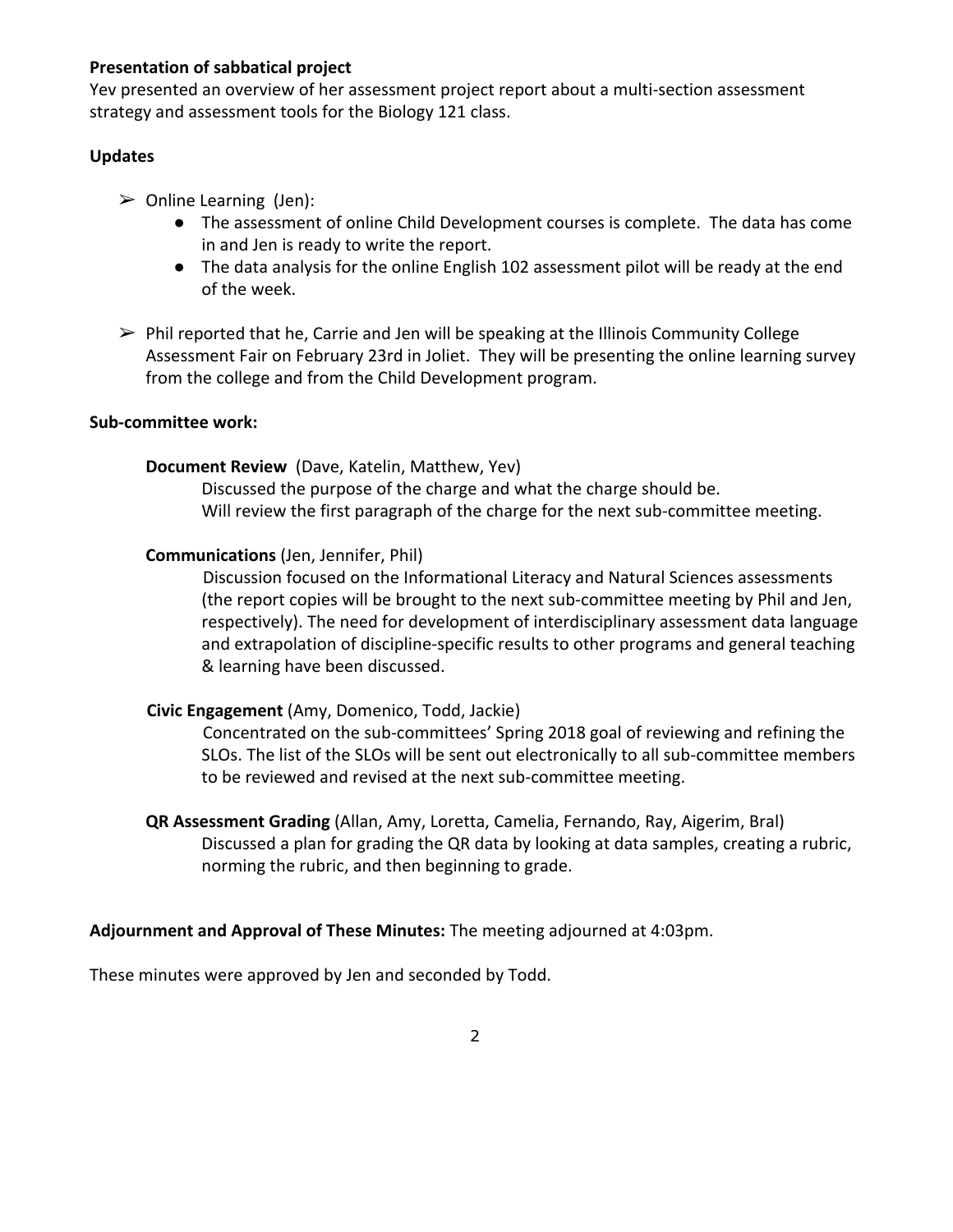Harold Washington College

**Executive Officers**



Carrie Nepstad (Chair) Jeffrey Swigart (Vice Chair of Gen Ed), Erica McCormack (Vice Chair of Unit Assessment), Jen Asimow (Online Learning), Paul Wandless (Program Assessment), Sarah Kakumanu (Research Analyst), Fernando Miranda-Mendoza (Research Analyst), Phillip Vargas (Research Analyst),

Yev Lapik (Secretary)

**Minutes for 02/07/2018**

3:00 PM to 4:00 PM in Room 1046

| <b>Members Attending:</b>                                                                                                                                                                                                                                                                                                                                                                                                                                                                                                                                                                                          |                                                                                                                                                                                                                                               |
|--------------------------------------------------------------------------------------------------------------------------------------------------------------------------------------------------------------------------------------------------------------------------------------------------------------------------------------------------------------------------------------------------------------------------------------------------------------------------------------------------------------------------------------------------------------------------------------------------------------------|-----------------------------------------------------------------------------------------------------------------------------------------------------------------------------------------------------------------------------------------------|
| Jen Asimow - Social & Applied Sciences<br>Aigerim Bizhanova - Biology<br>Domenico Ferri - Social & Applied Sciences<br>Todd Heldt - Library<br>Shawntay King - S&A Sciences/Erikson Institute<br>Yev Lapik - Biology<br>Erica McCormack - Humanities and Music<br>Fernando Miranda-Mendoza - Math<br>Amy Rosenquist - English<br>Camelia Salajean - Math<br><b>Bral Spight - Business</b><br>Jeff Swigart - Math<br>Ray Tse - Physical Science<br>Loretta Visomirskis - English<br>Jennifer Vogel - Advising<br>Matthew Williams - WL FLL<br>Allan Wilson - Physical Science<br>Paul Wandless - Art & Architecture | Agenda<br>Apologies for absence<br>Review of the minutes<br>$\bullet$<br>Updates from the Chair<br>$\bullet$<br>Brief presentation: Engaging faculty in<br>$\bullet$<br>the assessment process, Carrie<br>Other business<br>Subcommittee work |
| <b>Honored Guests:</b><br>Ewa Bejnarowicz - IT,                                                                                                                                                                                                                                                                                                                                                                                                                                                                                                                                                                    |                                                                                                                                                                                                                                               |
| Viggy Alexandersson - English                                                                                                                                                                                                                                                                                                                                                                                                                                                                                                                                                                                      |                                                                                                                                                                                                                                               |
|                                                                                                                                                                                                                                                                                                                                                                                                                                                                                                                                                                                                                    |                                                                                                                                                                                                                                               |
| <b>Apologies:</b>                                                                                                                                                                                                                                                                                                                                                                                                                                                                                                                                                                                                  |                                                                                                                                                                                                                                               |

### **Intro:**

Carrie called the meeting to order at 3:02pm.

**Apologies:** None

**Review of minutes,**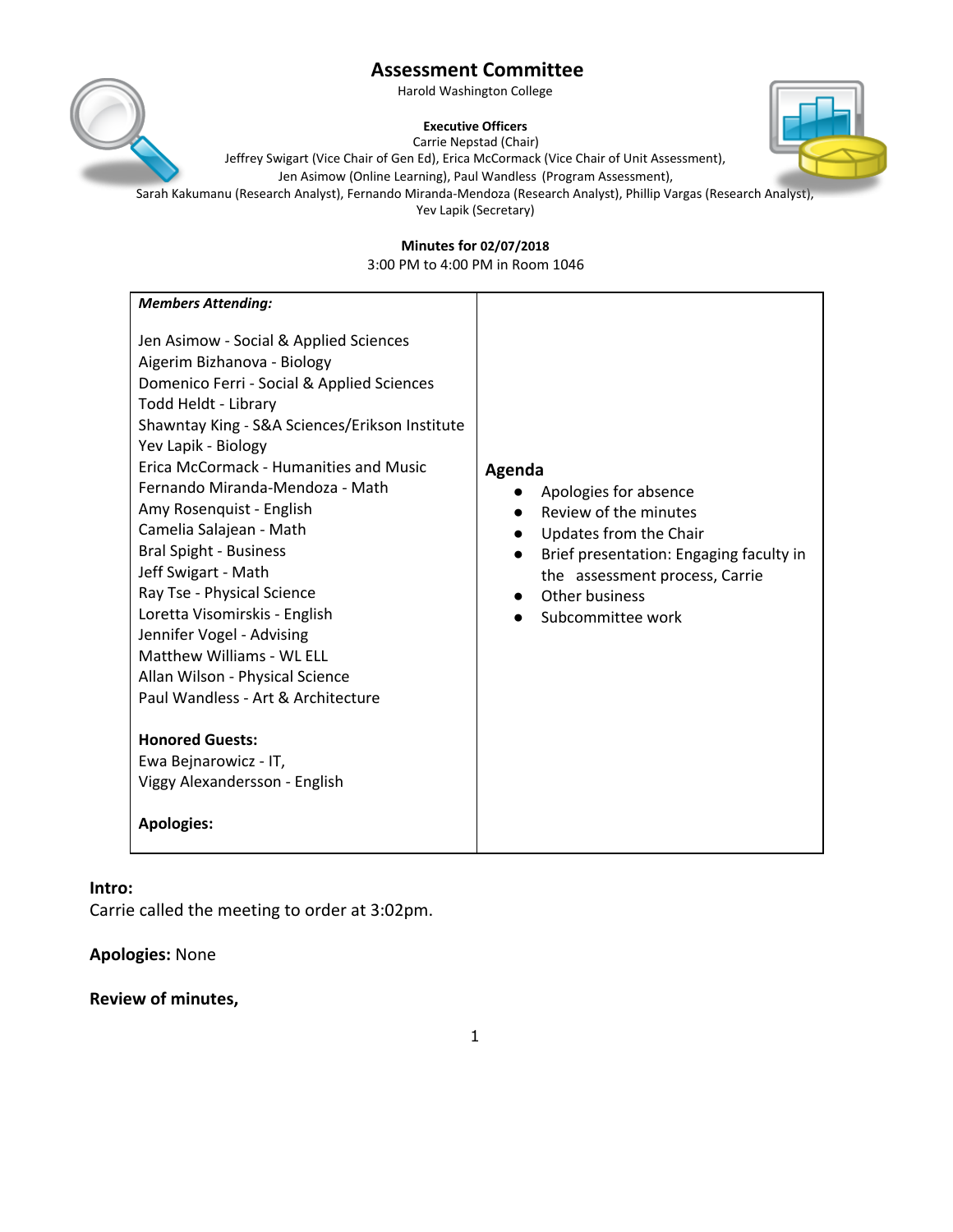01-31-18 AC meeting minutes are approved.

# **Updates from the Chair**

 $\triangleright$  The latest HWC Department Chairs meeting had an agenda focused on Educational Programs and it will be the topic of an ongoing conversation at the meetings. It is very important to discuss how students are/will be informed of the available programs, and how to distinguish program from concentration. Phil noted that for the purposes of the meeting, "a group of classes" were considered to be a

"Program" (unlike the ICCB definition where taking a group of classes have to result in a degree or a certificate ).

- $\triangleright$  The latest TLC group meeting revealed a possibility that April 20th date might change to April 27th; the call for proposals comes out on Mon (Feb 12). Carrie will use the compilation of the HWCAC recommendations to select faculty proposals.
- $\triangleright$  FDW for August 2018 is proposed to have a theme. Carrie's suggestion for FDW, is to focus on civic engagement and information literacy. This was well-received.

## **Other business**

Jen and Carrie shared their experiences regarding their formal presentation about CD Program at the latest Board meeting. The presentation received warm support.

# **Brief presentation: Engaging faculty in the assessment process (Carrie)**

- Faculty engagement is important for the HWCAC mission and most directly applicable to the work of the Unit-Level Assessment Liaisons.
- HWC has a culture of assessment in the form of the institutional buy-in but has a low level of faculty involvement (outside of the AC).
- It is particularly difficult to involve faculty who are new to the HWCAC practices and policies, thus, it helps to start a discussion with what faculty is already doing assessment-wise.
- In terms of assessment projects, "start small."
- Feedback from the ASSESS listserv regarding experiences outside of CCC with faculty engagement in assessment:
	- have liaison-type programs
	- ensure allocations in administrative budget
	- conduct assessment events
	- collect and analyze faculty opinions to find the reasons behind "foot-dragging" (do not assume in advance).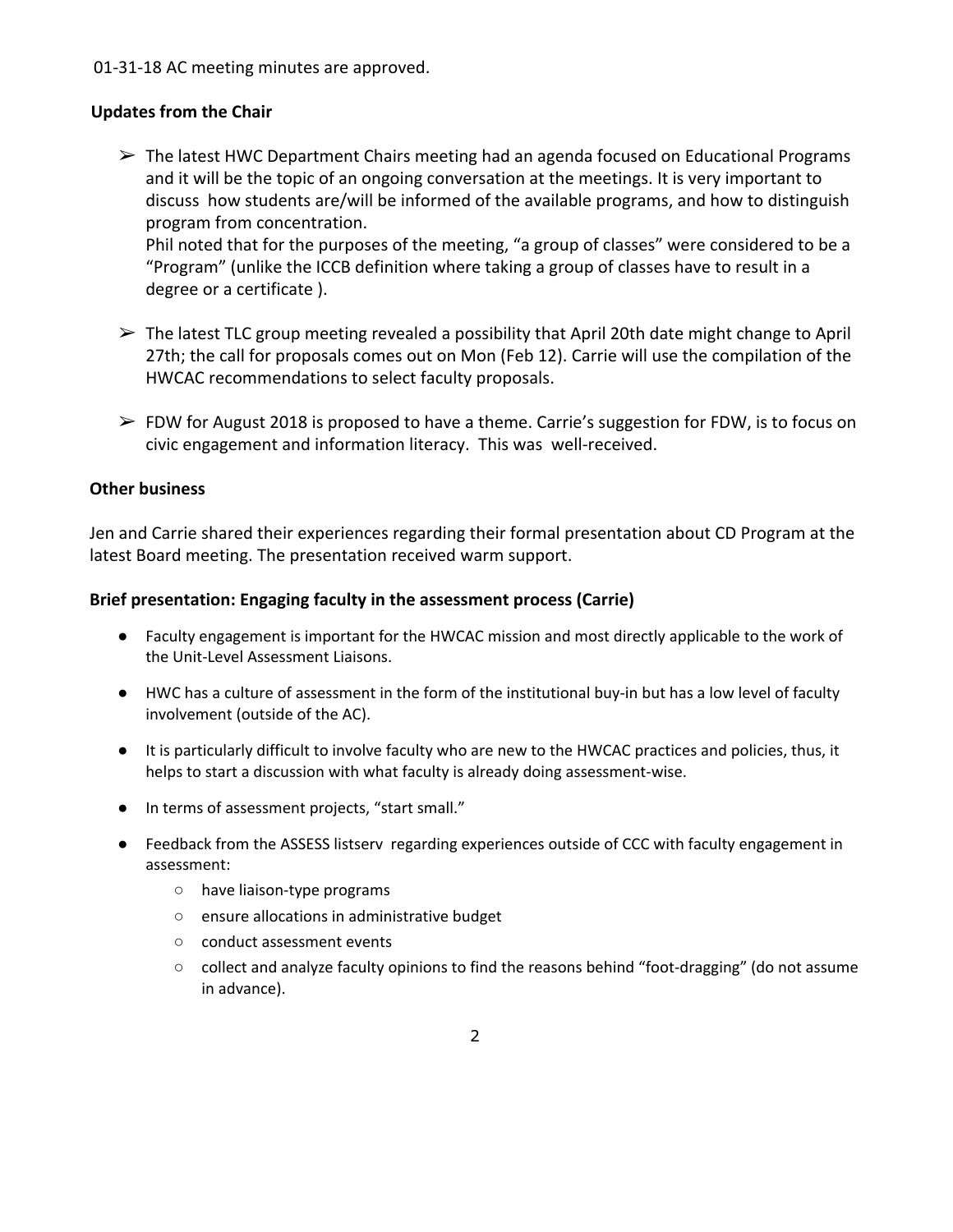#### *Carries' presentation quickly transformed into a discussion that touched on the following key points:*

- AC tools and practices can be adapted to the department and program-level assessment: for example, a small version of the HWC Online Learning survey from Spring 2017 was used to assess online CD program students and revealed 5 statistically significant differences in answers compared to the general OL student survey.
- Schedule-wise, it is difficult to have the whole department on board with unit-level assessment and conducting a lot of one-on-one meetings can be time-prohibitive.
	- $\circ$  It is sufficient to start with a small group that is representative of the department.
	- Unit-level communication within the group can be mostly electronic.
	- U-L Liaison have to be easily accessible to faculty to share their assessment tools, etc. (via email, mailbox, etc.)
	- $\circ$  TLC day/ Registration week can be used to create a built-in time for faculty to discuss assessment at the level of individual departments and programs.
- When introducing assessment at the department level it can be beneficial:
	- To model what we do in a bigger committee, e.g.
		- have deliverables,
		- start with SLO discussion, narrow down the "1000 deaths" SLOs,
		- share the findings (it can attract more faculty),
		- convey the value and mission of assessment to general faculty (assessment is not evaluation of teaching performance, assessment has emphasis on student learning and SLOs).
	- To explain the key assessment terminology.
	- To emphasize that learning is non-linear and that assessment can also provide valuable. contextualized information about learning.
	- To appeal to the discipline-specific interests of the department faculty and students.
	- To convey the importance for the assessment to be faculty-driven.

# **Adjournment and Approval of These Minutes:** The

meeting adjourned at 4:02pm.

These minutes were approved by Amy and seconded by Loretta.

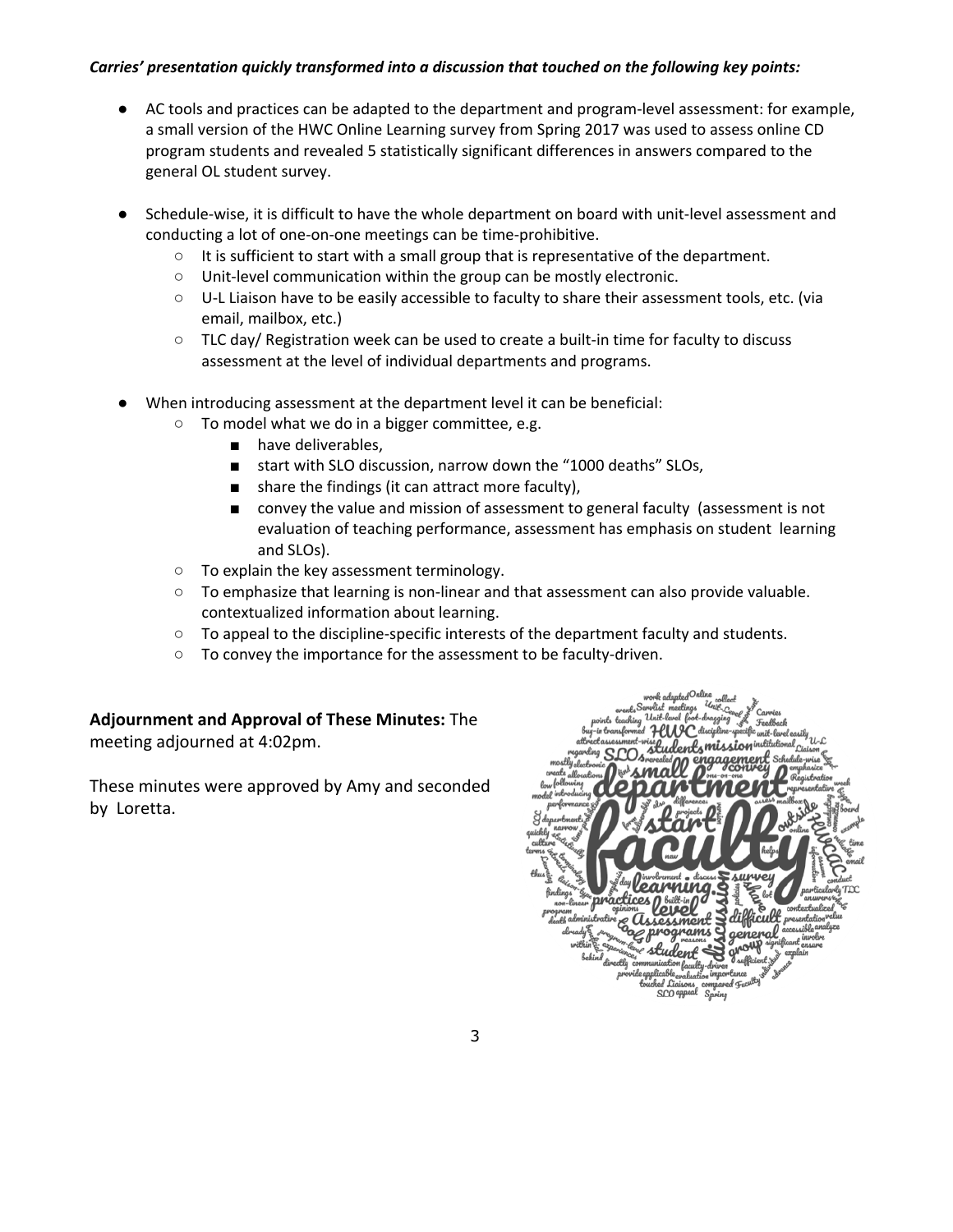Harold Washington College

**Executive Officers**



Carrie Nepstad (Chair) Jeffrey Swigart (Vice Chair of Gen Ed), Erica McCormack (Vice Chair of Unit Assessment), Jen Asimow (Online Learning), Paul Wandless (Program Assessment), Sarah Kakumanu (Research Analyst), Fernando Miranda-Mendoza (Research Analyst), Phillip Vargas (Research Analyst), Yev Lapik (Secretary)

**Minutes for 02/14/2018**

3:00 PM to 4:00 PM in Room 1046

| <b>Members Attending:</b>                                                                                                                                                                                                                                                                                                                                                                                                                                                                                                                                                                                                                                                                                                                                                                                                                                                                                                            |                                                                                                                                                                                                       |
|--------------------------------------------------------------------------------------------------------------------------------------------------------------------------------------------------------------------------------------------------------------------------------------------------------------------------------------------------------------------------------------------------------------------------------------------------------------------------------------------------------------------------------------------------------------------------------------------------------------------------------------------------------------------------------------------------------------------------------------------------------------------------------------------------------------------------------------------------------------------------------------------------------------------------------------|-------------------------------------------------------------------------------------------------------------------------------------------------------------------------------------------------------|
| Viggy-Christina Alexandersson - English<br>Jen Asimow - Social & Applied Sciences<br>Aigerim Bizhanova - Biology<br>Domenico Ferri - Social & Applied Sciences<br>Todd Heldt - Library<br>Sarah Kakumanu - Math<br>Katelin Karlin - Library<br>Shawntay King - S&A Sciences/Erikson Institute<br>Yev Lapik - Biology<br>Erica McCormack - Humanities and Music<br>Fernando Miranda-Mendoza - Math<br>Carrie Nepstad - Applied Science<br>David Richardson - Humanities and Music<br>Amy Rosenquist - English<br>Camelia Salajean - Math<br>Jeff Swigart - Math<br>Ray Tse - Physical Science<br>Phillip Vargas - Physical Science<br>Loretta Visomirskis - English<br>Jennifer Vogel - Advising<br>Paul Wandless - Art & Architecture<br>Jacquelyn Werner - Academic Support Services<br>Matthew Williams - WL ELL<br>Allan Wilson - Physical Science<br><b>Apologies:</b><br><b>Bral Spight - Business</b><br>Bara Sarraj - Biology | Agenda<br><b>Apologies for absence</b><br><b>Review of the minutes</b><br><b>Vote on Natural Sciences Report</b><br><b>Brief notes from AC Chair</b><br>Liaison updates (part I)<br>Subcommittee work |

**Intro:** Carrie called the meeting to order at 3:04pm

**Apologies:** Bral Spight and Bara Sarraj sent sent apologies for their absence.

**Review of minutes:** 02-07-18 AC meeting minutes are approved.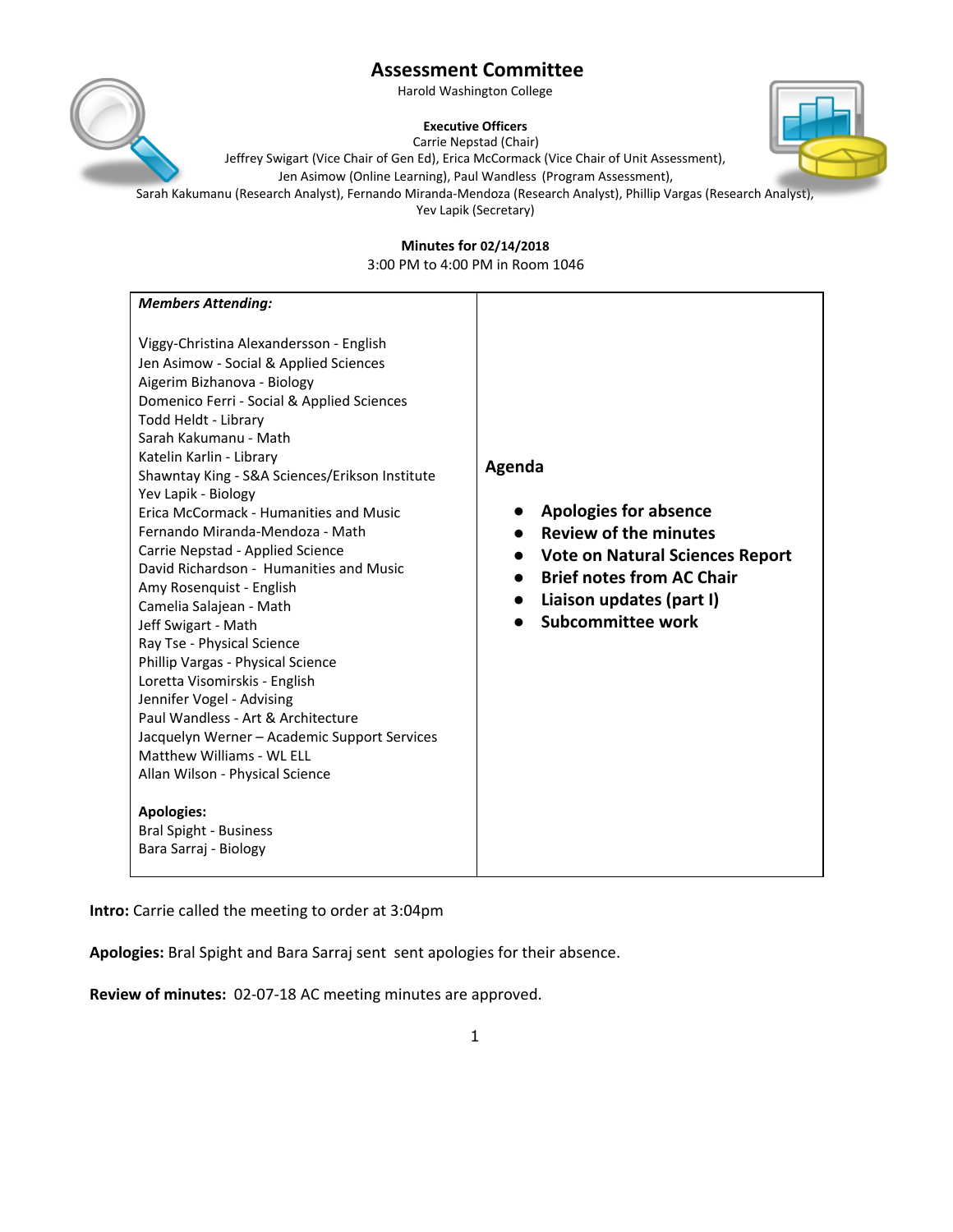#### **Brief notes from AC Chair:**

Carrie has been working closely with CAST to prepare for the April TLC event.

- TLC event is moved to April 13 (per Armens' email)
- TLC call for proposal email will come out tomorrow together with HWCAC recommendations to faculty

#### **Liaison updates (part I):**

**Todd Heldt - Library Liaison:** Library department experiences a good "buy-in" from the department. This semester they are assessing student understanding of authority (e.g. trustworthy sources), which corresponds to one of the Library departmental SLOs. Currently the work is focused on developing the tool which is expected to contain multiple-choice portion and a short-answer portion, the latter will require a rubric.

**Paul Wandless - Art & Architecture:** Paul is working on the AFA Studio Art degree assessment for Art 131 Beginning Drawing and Art 144 2D Design (a foundation class). Art 144 and Art 131 are sequential, but do not serve as prerequisites for each other. Assessment targets student skills not creativity. Paul is currently in the process of communicating with instructors to distribute assessment-based recommendations and develop new ones. A pilot assessment for Art 196 Ceramics I will run this semester in 2 sections. Art 197 Ceramics II course will be assessed in the Fall 2018 (to follow up on the same skills). Student art work used for these assessments will be documented by photographing.

**David Richardson – Humanities and Music:** Dave has two earlier assessment projects (Philosophy and Music Performance) at the data analysis stage. Four "stacked" music classes were assessed; development of a useful rubric took a lot of time and effort: currently the 4th version of the rubric is used for assessment.

#### **Subcommittee work**

**Document Review** (Dave, Katelin, Matthew, Paul, Yev): Working on the HWCAC brief mission statement linked to the HWC mission. Dave will draft and email the members an outline of the updated AC charge structure (a working title "Super-Charge").

#### **Communications** (Jen, Jennifer V, Shawntay, Phil, Erica):

Planning to gain electronic access to all HWCAC records. Members of the sub-committee will focus on their assigned disciplines:

Online Learning, Information Literacy, Oral Communication: Jennifer, Shawntay

Human Diversity: Jennifer V

Effective Writing, Humanities: Erica

QR, Natural Sciences: Phil

#### **Civic Engagement** (Amy, Domenico, Jackie, Viggie, Carrie):

Revised first and second SLOs. Will work on the revision of SLOs three, four and five next week. Planning to have a draft of all SLOs and begin developing the tool during weeks 6 and seven.

**QR Assessment Grading** (Allan, Loretta, Camelia, Fernando, Ray, Aigerim, Sarah K): Developing the rubric for QR qualitative questions.